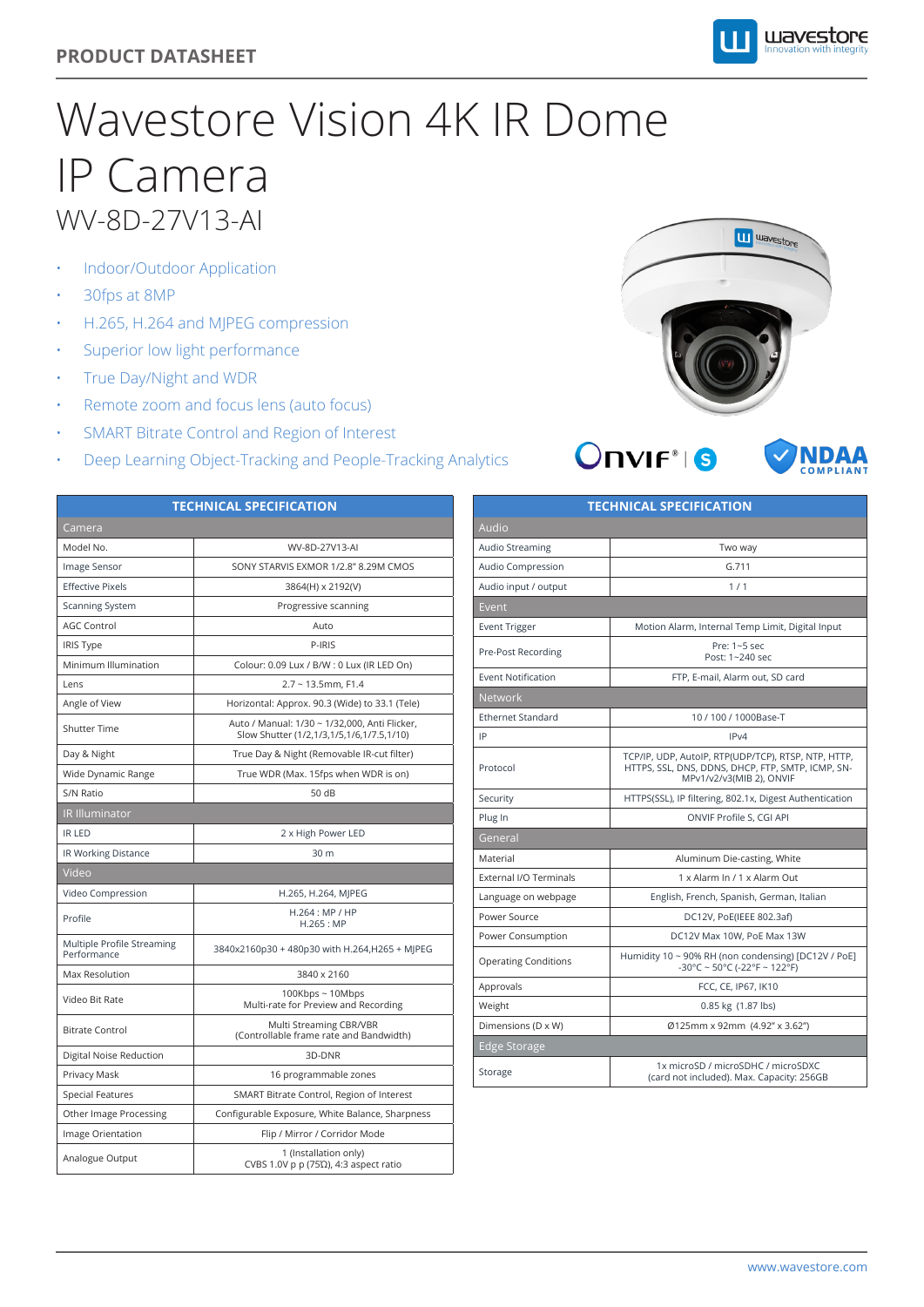

## **Video Analytics Features**

Wavestore Analytics Engine with Deep Learning Filter, Deep Learning People Tracking, Deep Learning Object Tracking and rich library of detection behaviours

Detection Zones and Rules: Multi-segment Polygons and Lines

Intrusion (motion) Detection

Tamper Detection

Detection Behaviour: Enter, Exit, Appear, Disappear, Stop, Direction, Dwell Filter, Abandoned/Removed Object, Tailgating

Logical Rules extend standard rules to allow various behaviour combinations

3D Behaviour: Perspective, Size and Speed Filters

Object Classification: Configurable Max./Min. object sizes and Max./Min. speeds

High accuracy counting for people and vehicles, 20 counters in total

Meta Data, JSON format, Plain XML format

 $DL$  Filter DL People



Intrusion Detection









Tamper Detection

**Tracker** 

Appear Filter

Exit Filter

Disappear Filter





Stopped **Filter** 



Dwell Filter

Zones & lines



Counting Lines

Enter Filter



Counting Counting Lines and Counting Counting 2D Calibration

3D







Abandoned Object Filter

Removed Object Filter

Direction Filter

Logical Rules